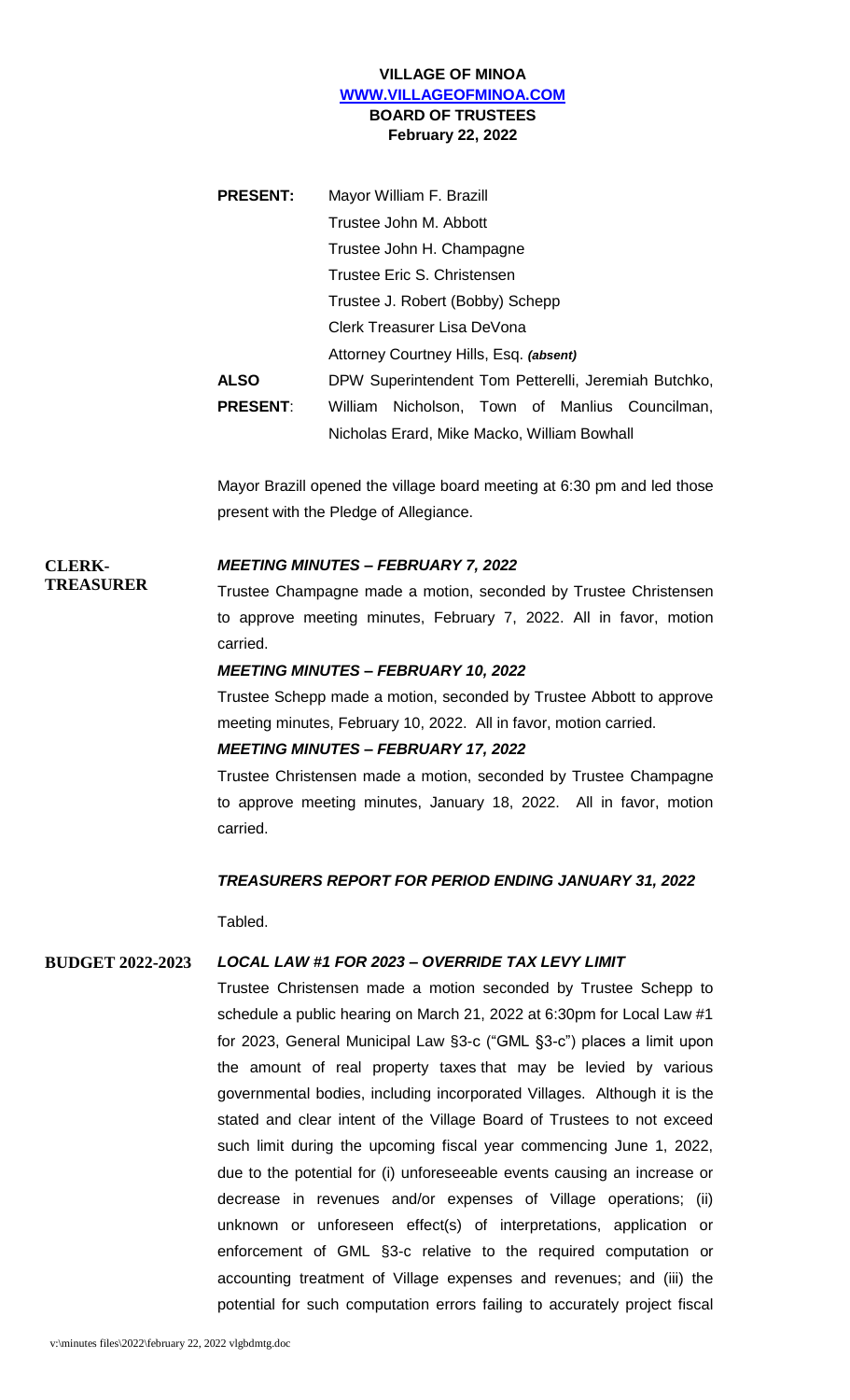year 2022-2023 Village expenses and revenues, the Village Board of Trustees as prudent stewards of the public trust desires to insulate the Village from possible sanctions, penalties or similar adverse consequences resulting from an unintentional failure to comply with GML §3-c, by providing for the override of the property tax cap imposed thereby. Accordingly, it is the intent of this local law to override such statutory limit, as may be required, on the amount of real property taxes that may be levied by the Village of Minoa, County of Onondaga pursuant to GML § 3-c, and to allow the Village of Minoa, Onondaga County to adopt a Village budget for (a) village purposes (b) any other special or improvement district governed by the Village Board for the fiscal year 2022-2023 that requires a real property tax levy in excess of the "tax levy limit" as defined by GML § 3-c. All in favor; motion carried.

# **ELECTION** *LEGAL NOTICE PURSUANT TO ELECTION LAW 15-104(3)(C) AND (4)*

Trustee Christensen made a motion, seconded by Trustee Champagne authorizing Clerk-Treasurer to publish notice setting forth polling place, hours which the polls are open, 12:00 noon to 9:00pm and name and address of candidates, offices, and term nominated, any proposition: *NOTICE IS HEREBY GIVEN: that the next General Village Election shall be held on Tuesday, March 15, 2022 and it is further*

*RESOLVED: that the polling place for said election shall be at the Municipal Building, 240 N. Main Street, Minoa, NY, and it is further*

*RESOLVED: that said polling place shall open at 12:00 o'clock noon and close at 9:00 o'clock p.m., and it is further RESOLVED: that the offices to be filled and the terms thereof are as follows:*

> *Two (2) Trustees for a term of four (4) years each One (1) Justice for a term of four (4) years*

*RESOLVED: the name and address of the candidates whose petition of nomination has been duly filed with the Village Clerk are as follows:*

*TRUSTEES FOUR YEAR: John H. Champagne, 102 Crisfield Circle, Minoa, NY Bobby Schepp, 116 Beresford Lane, Minoa NY* 

*JUSTICE FOUR YEAR: Janet Stanley, 102 Teaslewood Lane, Minoa, NY*

*RESOLVED: that two propositions to be noted upon at said election shall read as follows:* 

*Should the Village permit retail cannabis dispensaries within its boundaries? Should the Village permit on-site cannabis consumption establishments within its boundaries?*

*RESOLVED: that no later than 10 days before said election this resolution shall be published once in The Post Standard and that a copy thereof shall be posted in at least six (6) conspicuous places in the Village of Minoa, New York.* 

All in favor; motion carried.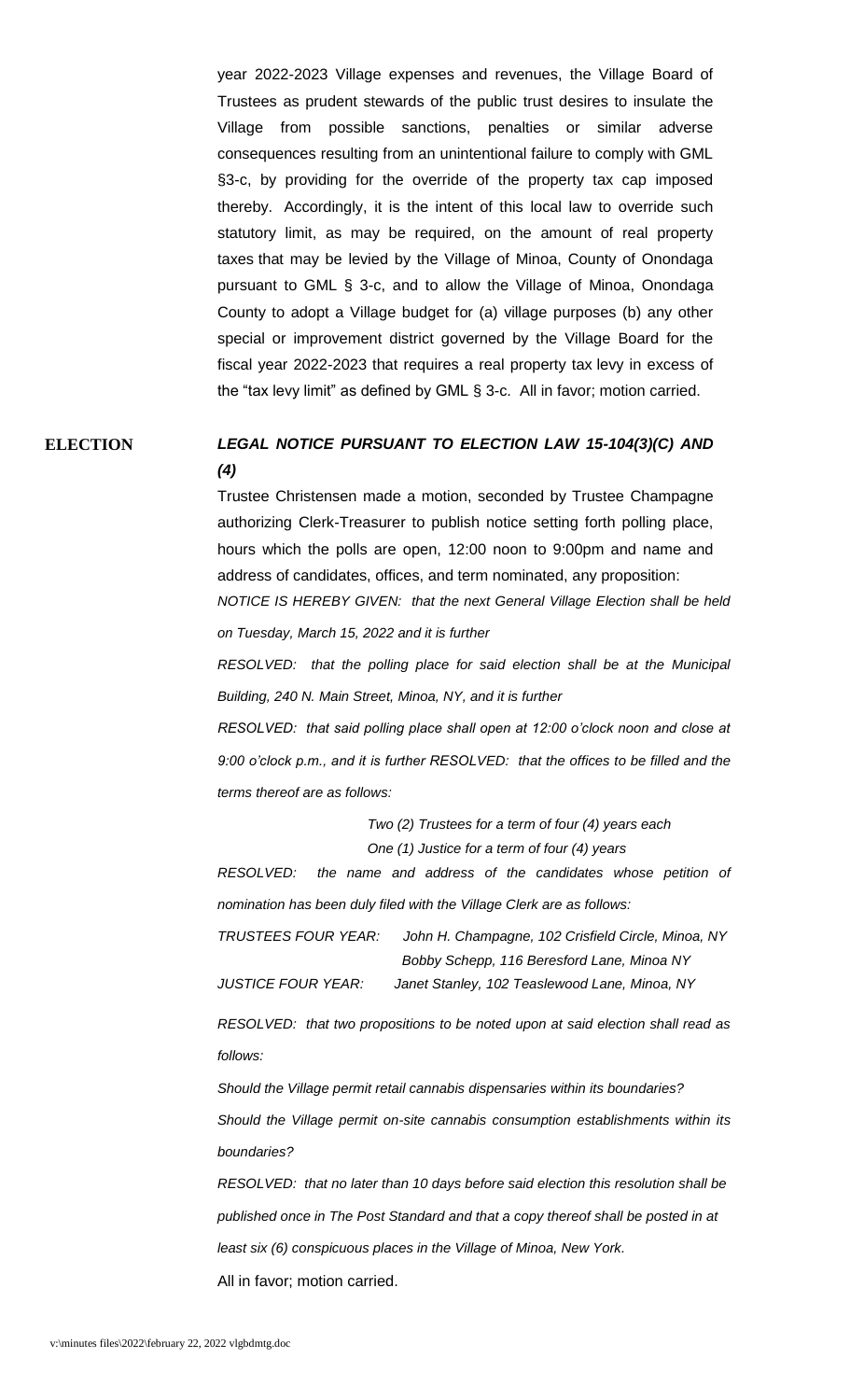### **BUILDINGS & GROUNDS** *REQUEST TO USE POLE BARN* Trustee Schepp made a motion, seconded by Trustee Champagne to

approve Kim Wittwer's request to use Pole Barn June 18, 2022, 10am – dusk. All in favor; motion carried.

#### **FIRE**  *RESIGNATION – INFECTION CONTROL OFFICER*

**DEPARTMENT** Trustee Christensen made a motion, seconded by Trustee Schepp to approve Wendy Czajak resignation as Infection Control Officer for Village and Fire Department effective April 1, 2022. All in favor; motion carried.

## *CHANGE IN MEMBERSHIP – RANDY CAPRIOTTI, SR*

Trustee Champagne made a motion, seconded by Trustee Abbott to approve Randy Capriotti, Sr. request to change membership status from Active to Life. All in favor; motion carried.

## *ANNUAL FIELD DAYS – JUNE 2 - 4, 2022*

Trustee Christensen made a motion, seconded by Trustee Champagne to approve request from MFD, Inc. to hold Annual Field Days, June 2-4, 2022 at Lewis Park Pole Barn. All in favor; motion carried.

#### **WASTEWATER TREATMENT** *PROPERTY OWNER REQUEST PENALTY BE WAIVED SEWER A/C 13620*

Trustee Christensen made a motion, seconded by Trustee Schepp to deny the request to waive \$93.00 penalty on sewer account #31270 due to previous approvals granted property owner to waive penalty. All in favor; motion carried.

## **CELEBRATIONS** *EASTER EGG HUNT*

**PLANT**

Trustee Christensen made a motion, seconded by Trustee Champagne to hold the annual Easter Egg Hunt on April 16, 2022 at 10am in Lewis Park. All in favor; motion carried.

## *MEMORIAL DAY*

Trustee Christensen made a motion, seconded by Trustee Schepp to hold the annual Memorial Day Parade on May 30, 2022, time to be determined. All in favor; motion carried.

## *VILLAGE-WIDE GARAGE SALES*

Trustee Champagne made a motion, seconded by Trustee Christensen to hold the annual village-wide garage sales on July 9, 2022. All in favor; motion carried.

## *ORPHAN CAR CLUB*

Trustee Champagne made a motion, seconded by Trustee Christensen to approve the request for Orphan Car Club to use Lewis Park, August 20, 2022 at 11am. All in favor; motion carried.